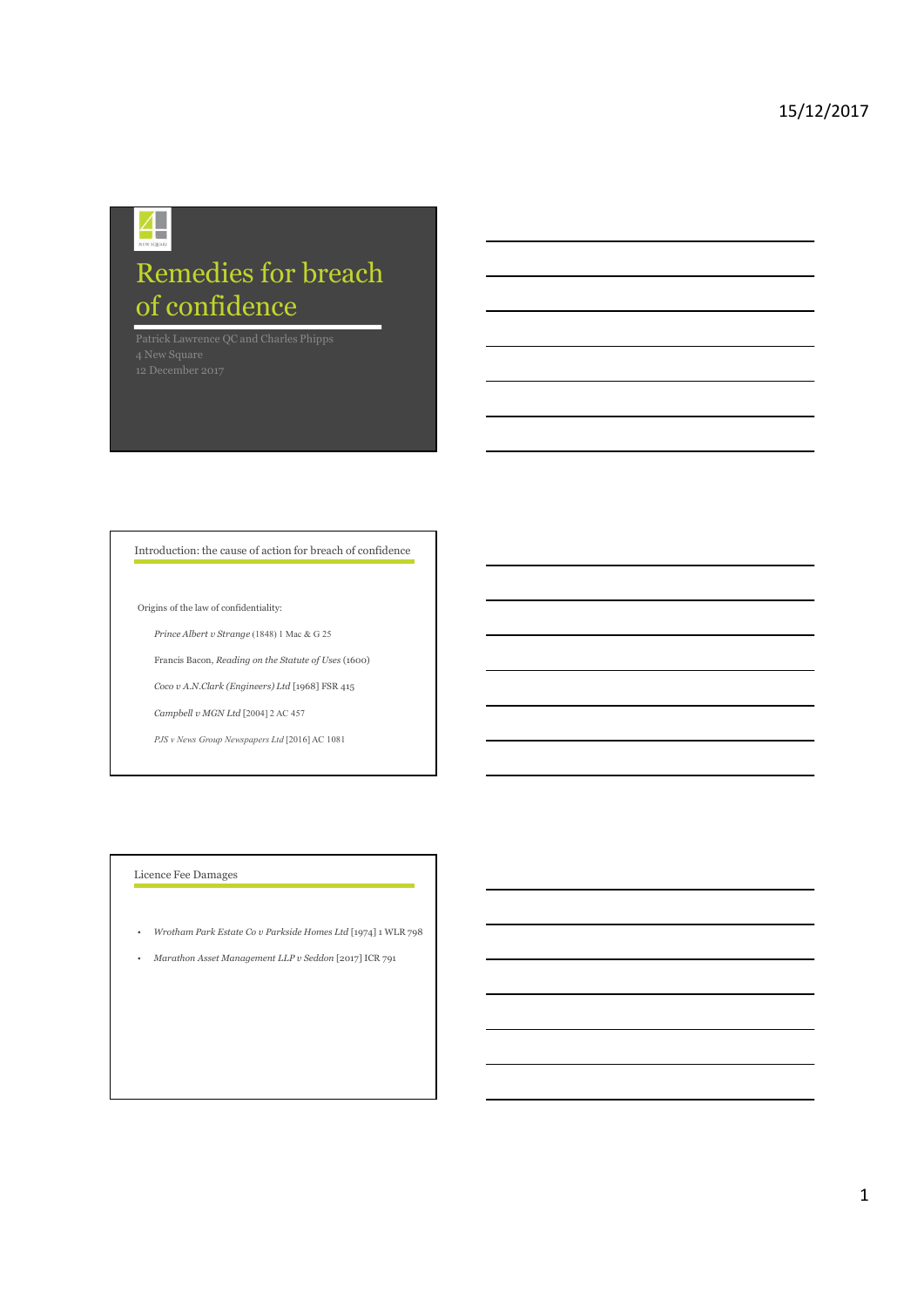#### Constructive Trust

Company X discloses confidential information about a commercial opportunity to Company Y.

Company Y misuses that information by pursuing the commercial opportunity for its own benefit.

Can Company X assert a proprietary remedy against Company Y?

## The Leading Canadian Authority

LAC Minerals Ltd v International Corona Resources Ltd [1990] FSR 441 (Canadian Supreme Court)

La Forest J:

…it is not the case that a constructive trust should be reserved for situations where a right of property is recognized. That would limit the constructive trust to its institutional function, and deny to it the status of a remedy, its more important role…

## Institutional and remedial constructive trusts

Westdeutsche Landesbank Girozentrale v Islington LBC [1996] AC 669, per Lord Browne-Wilkinson at 714-715:

Under an institutional constructive trust, the trust arises by operation of law as from the date of the circumstances which give rise to it: the function of the court is merely to declare that such trust has arisen in<br>the past. The consequences that flow from such trust having arisen<br>(including the possibly unfair consequences to third parties who in<br>the interim ha the court.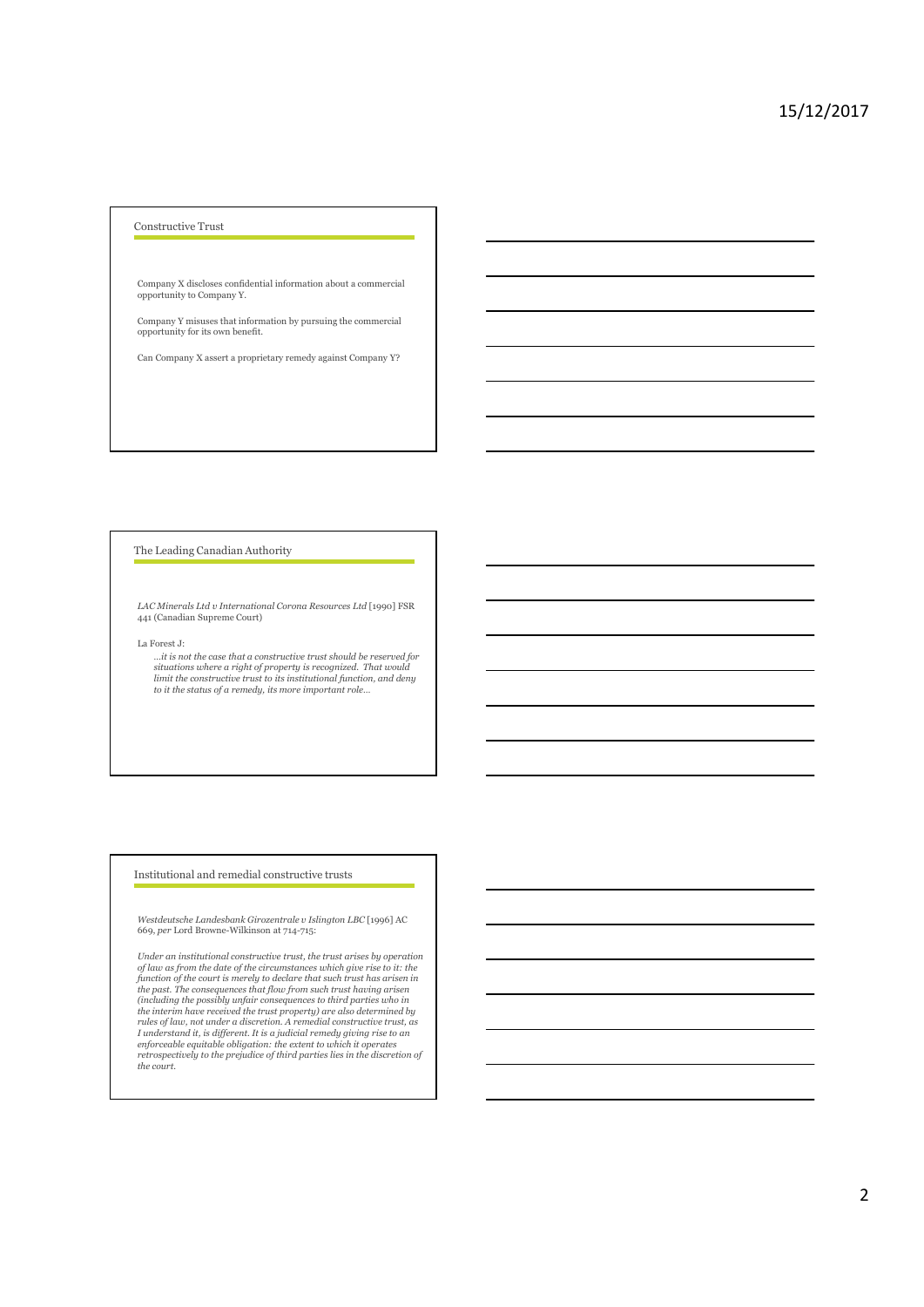#### English Authorities

Attorney-General v Guardian Newspaper (No.2) [1990] 1 AC 109 (Spycatcher)

Ocular Sciences Ltd v Aspect Vision Care Ltd [1997] RPC 289

Satnam Ltd v Dunlop Heywood Ltd [1999] 3 All ER 652

United Pan-Europe Communications NV v Deutsche Bank AG [2000] 2 B.C.L.C. 461

## English Rejection of Remedial Constructive Trusts

Sinclair Investments (UK) Ltd v Versailles Trade Finance Ltd [2012] Ch 453, per Lord Neuberger MR at [37]:

Whether a proprietary interest exists is a matter of property law, and is not a matter of discretion: see Foskett v McKeown [2001] 1 AC 102, 109 per Lord Browne-Wilkinson. It follows that the courts of England and Wales do not recognise a remedial constructive trust as opposed to an institutional constructive trust.

## Bribes and Secret Commissions

FHR European Ventures LLP v Cedar Capital Partners LLC [2015] AC 250, at [47]:

...the notion, adopted by Cotton and Brett LJJ that a trust might arise<br>once the court had given judgment for the equitable claim seems to be<br>based on some sort of remedial constructive trust which is a concept<br>not referre said not to be part of English law…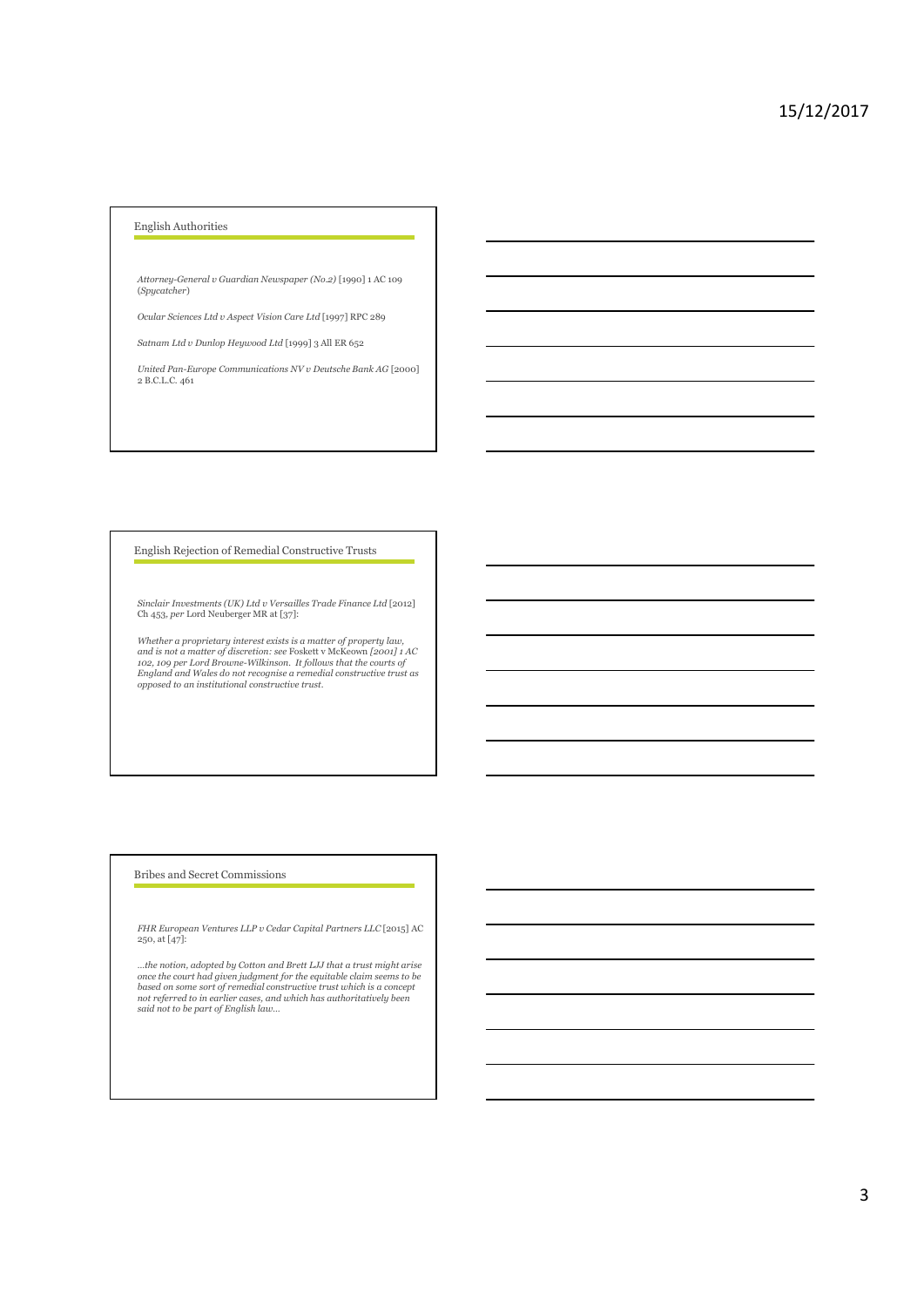#### "The Rule"

#### At [7]:

…at least in some cases where an agent acquires a benefit which came to his notice as a result of his fiduciary position, or pursuant to an opportunity which results from his fiduciary position, the equitable rule ("the rule") is that he is to be treated as having acquired the benefit on behalf of his principal, so that it is beneficially owned by<br>the principal. In such cases, the principal has a proprietary remedy in<br>addition to his personal remedy against the agent, and the principal<br>can elect

## The Respondents' Formulation

At [30]:

The respondents' formulation of the rule, namely that it applies to all benefits received by an agent in breach of his fiduciary duty to his principal, is explained on the basis that an agent ought to account in specie to his principal for any benefit he has obtained from his agency in breach of his fiduciary duty, as the benefit should be treated as the property of the principal… More subtly, it is justified on the basis that equity does not permit an agent to rely on his own wrong to justify retaining the benefit: in effect, he must accept that, as he received the benefit as a result of his agency, he acquired it for his principal.

The Appellants' Formulation

#### At [31]:

The appellant's formulation of the rule, namely that it has a more limited reach, and does not apply to bribes and secret commissions, has... various different formulations and justifications. Thus, it is said that, given